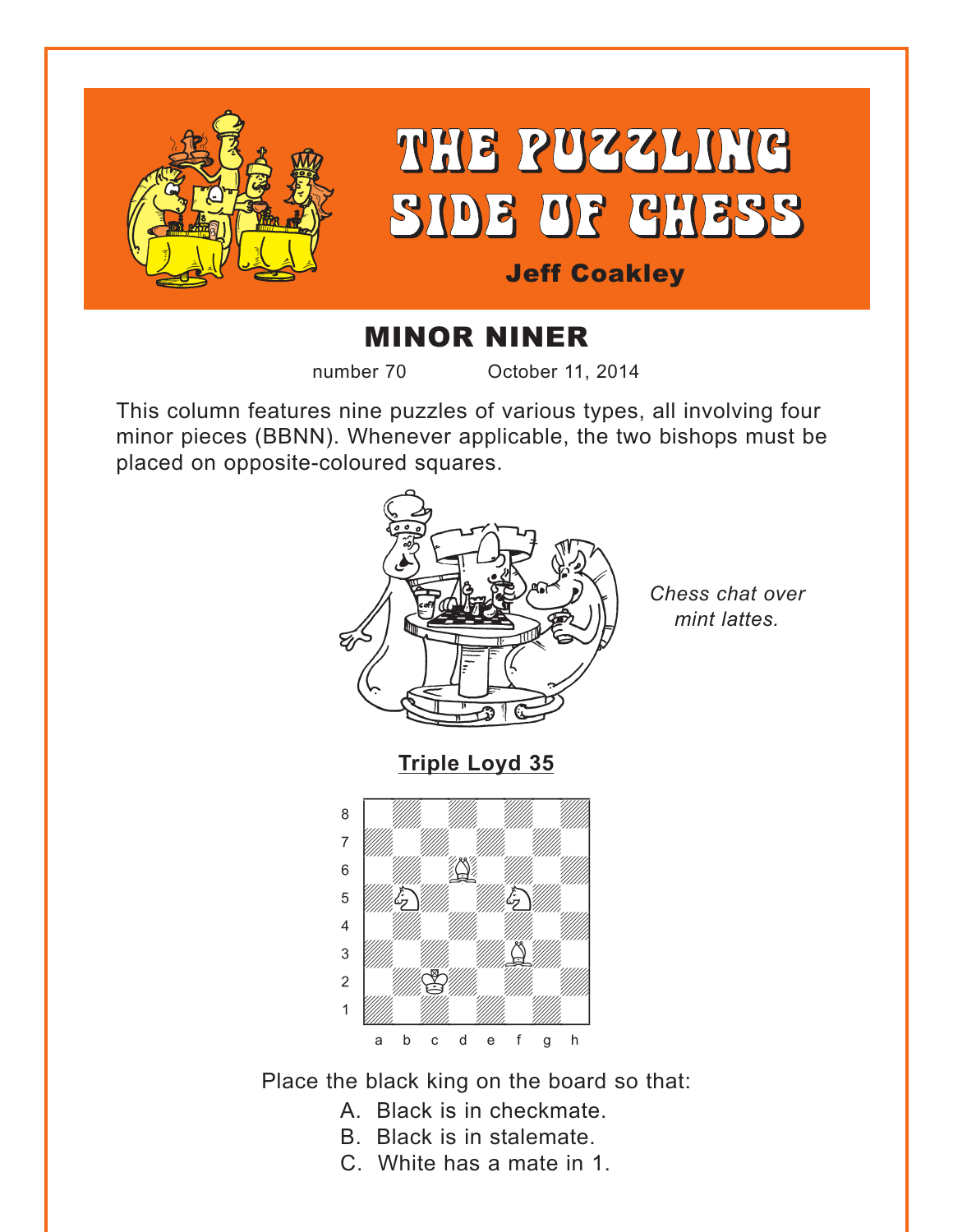#### **[Triple Loyd 36](#page-5-0)**

<span id="page-1-0"></span>

Place the black king on the board so that:

- A. Black is in checkmate.
- B. Black is in stalemate.
- C. White has a mate in 1.



#### **[BBNN Defensive Loop](#page-6-0)**

Place two bishops and two knights on the board so that each piece is defended exactly once and each piece defends exactly one other piece. The bishops must be on opposite colours.

The defensive chain will form a continuous loop.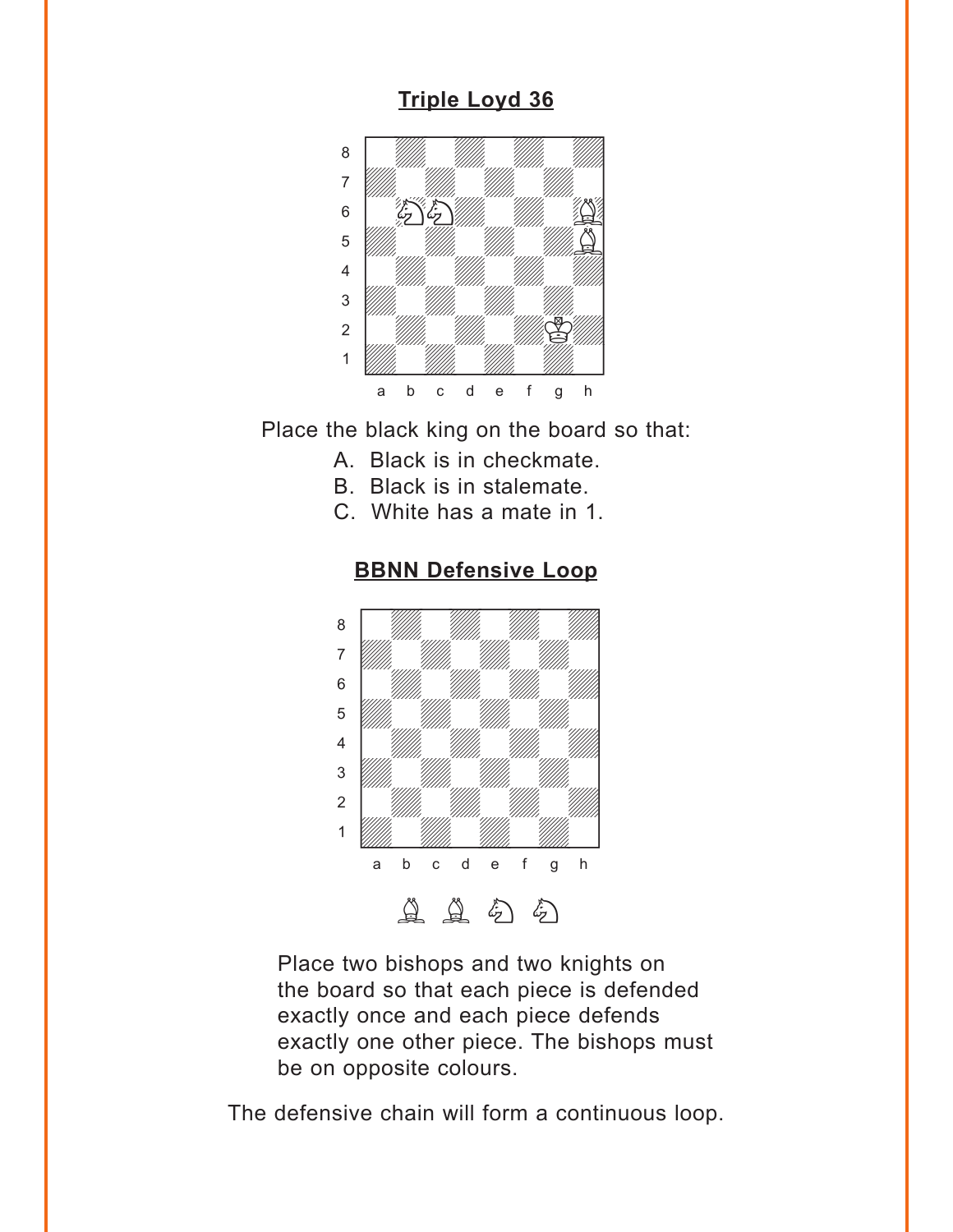#### **[BBNN Move Maximizer](#page-6-0)**

<span id="page-2-0"></span>

Place two bishops and two knights on the board so that they have the most moves.

Boring reminder. Throughout this column, the two bishops must be placed on opposite-coloured squares.



#### **[BBNN Move Minimizer](#page-7-0)**

Place two bishops and two knights on the board so that they have the fewest moves.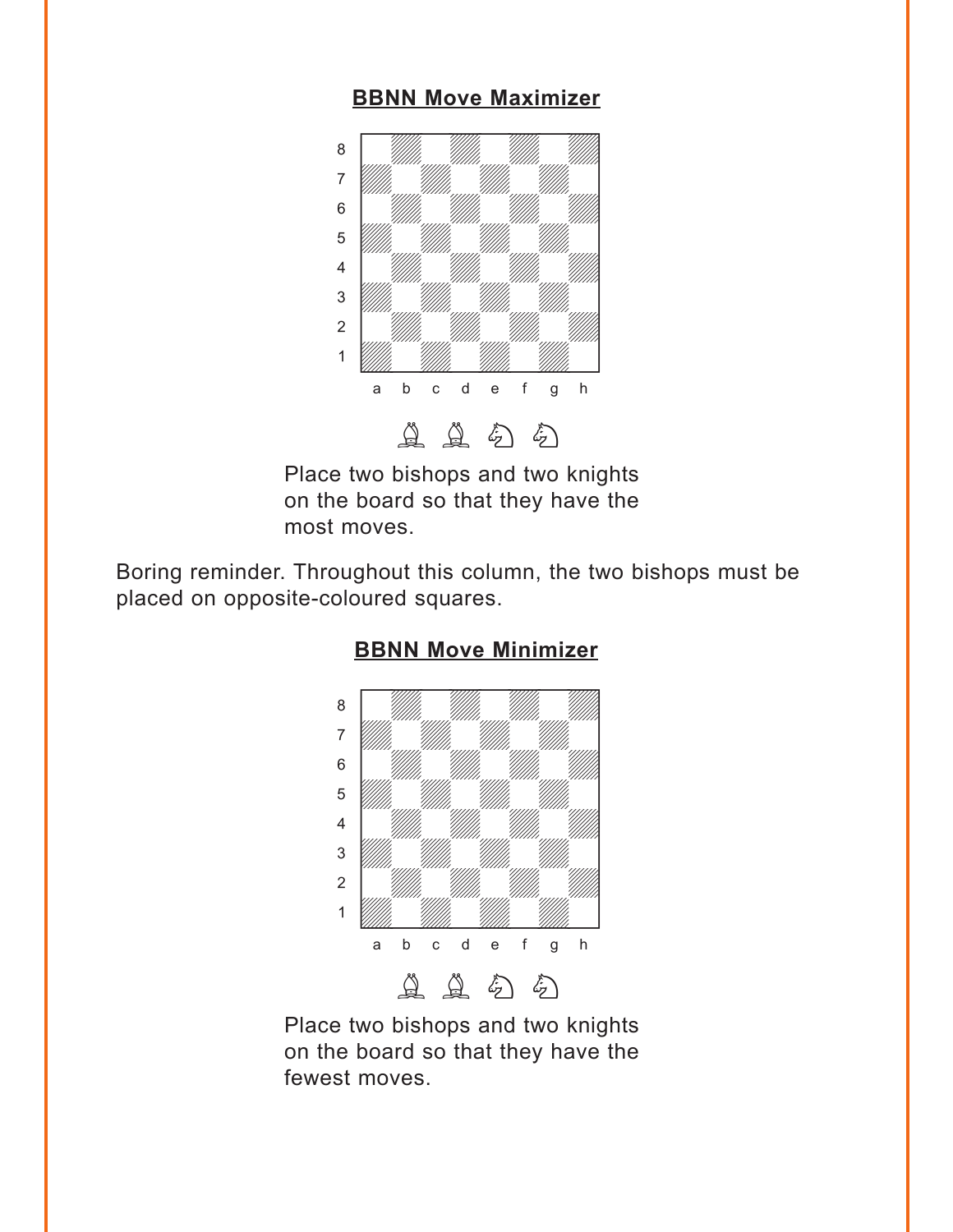#### **[BBNN Eight-mover](#page-7-0)**

<span id="page-3-0"></span>

Place two bishops and two knights on the board so that each piece has exactly eight moves.



**[Construction Task 07](#page-8-0)**

Construct a position with a white king, two bishops, and two knights against a lone black king so that White has the most mates in one move.

- 7a. Discovered checks are not allowed.
- 7b. Discovered checks are allowed.

In *part b*, each different move by a piece that uncovers mate is counted separately. Did I mention that bishops must be placed on different colour squares?!

Constructed positions must be legal. In other words, they must be reachable from an actual game.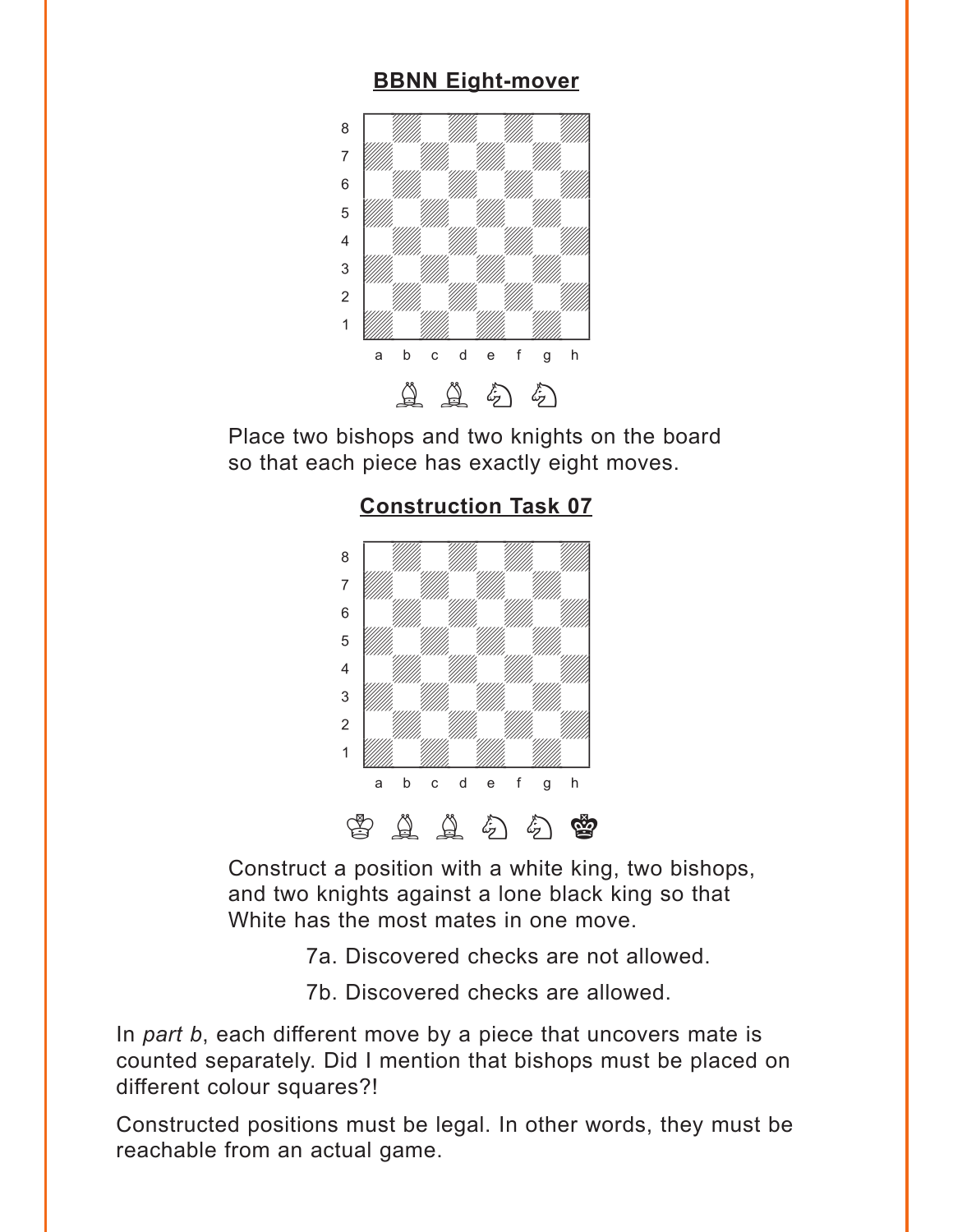#### **[Inverted Loyd 11](#page-9-0)**

<span id="page-4-0"></span>

Add two white bishops and two white knights so that White has mate in one.



4 William William William William  $\frac{1}{2}$  is the set of  $\frac{1}{2}$ Ûwdwdwdwd] 1 Was Harry William Company of the William Company of the William Company of the William Company of the Company a b c d e f g h

**[Inverted Loyd 12](#page-9-0)**

Add two white bishops and two white knights so that White has mate in one.

 $\begin{tabular}{ccccc} $\Delta$ & $\Delta$ & $\delta$ \end{tabular} \begin{tabular}{ccccc} \multicolumn{2}{c}{$\Delta$} & $\delta$ \end{tabular} \begin{tabular}{ccccc} \multicolumn{2}{c}{$\Delta$} & $\delta$ \end{tabular} \begin{tabular}{ccccc} \multicolumn{2}{c}{$\Delta$} & $\delta$ \end{tabular} \begin{tabular}{ccccc} \multicolumn{2}{c}{$\Delta$} & $\delta$ \end{tabular} \end{tabular} \begin{tabular}{ccccc} \multicolumn{2}{c}{$\Delta$} & $\delta$ \end{tabular} \begin{tabular}{ccccc} \multicolumn{2}{c}{$\Delta$}$ 

The deadline for the *2014 Chess Cafe Puzzlers Cup* is less than three weeks away. We plan to stay up until midnight Hawaiian time (Greenwich -10) on October 31 to receive your winning entry!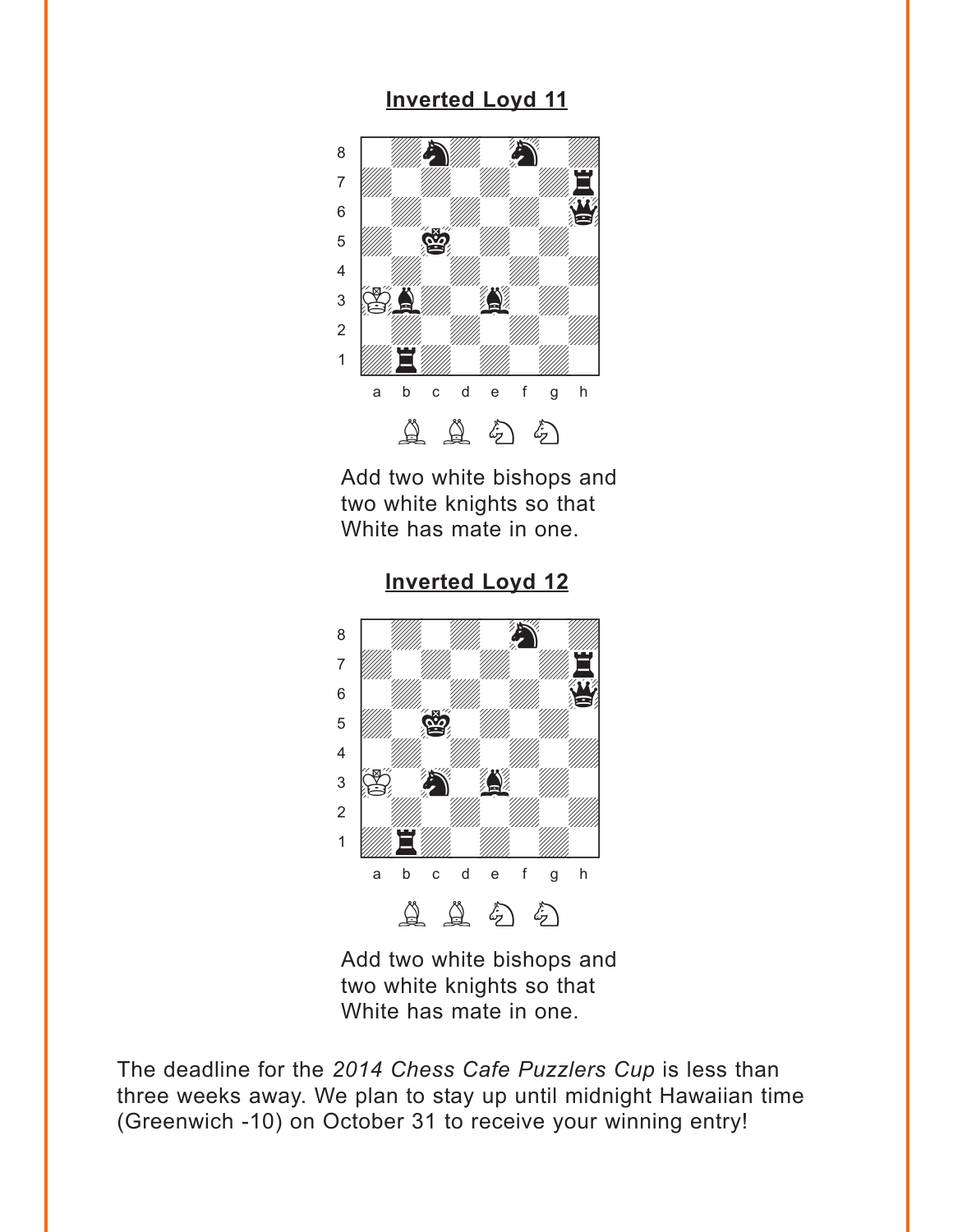# <span id="page-5-0"></span>**SOLUTIONS**

All puzzles by J. Coakley. Triple loyd 35 and construction task 07 are from *Winning Chess Puzzles For Kids Volume 2* (2010). The others are *ChessCafe.com* originals (2014).

*PDF Hyperlinks*. You can advance to the solution of any puzzle by clicking on the underlined title above the diagram. To return to the puzzle, click on the title above the solution diagram.



**[Triple Loyd 35](#page-0-0)**

An *ideal mate*. Each square in the black king's field is attacked exactly once and all white pieces take part.



**[Triple Loyd 36](#page-1-0)**

A king in the centre faces a firing squad of minor pieces.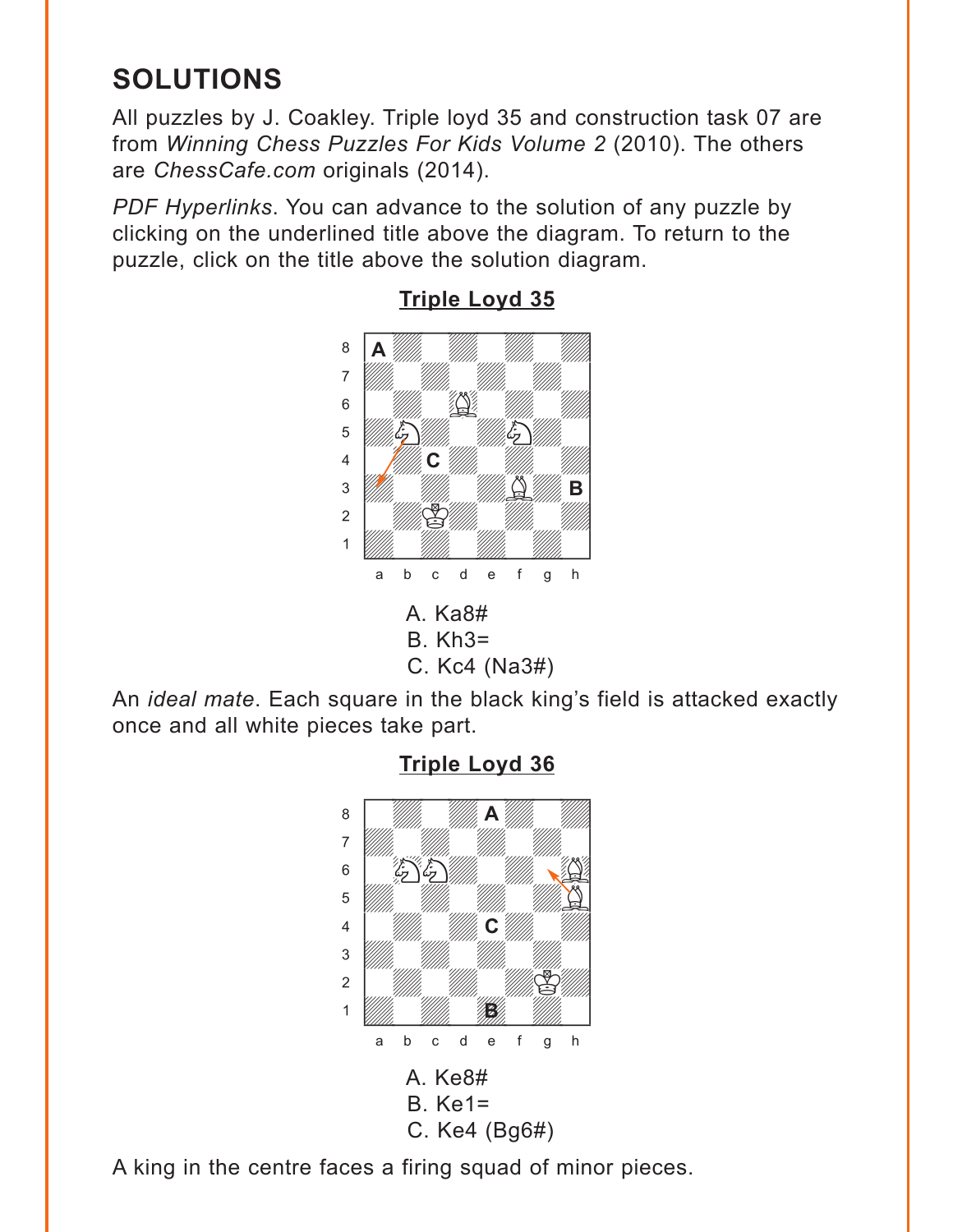#### **[BBNN Defensive Loop](#page-1-0)**

<span id="page-6-0"></span>

There are numerous solutions. Since the two bishops cannot defend each other, the order of pieces in the loop is always B-N-B-N. Here are some other solutions.

> Bd5 Nf3 Be5 Nc3 Bd5 Nc4 Be5 Nc3 Bb1 Nh7 Bf8 Na3 (all on the edge)

For other *defensive loop*s, see column 67.



#### **BBNN [Move Maximizer](#page-2-0)**

42 moves (N8 + B13 + B13 +N8)

The pattern is unique. With rotation, there are four different solutions.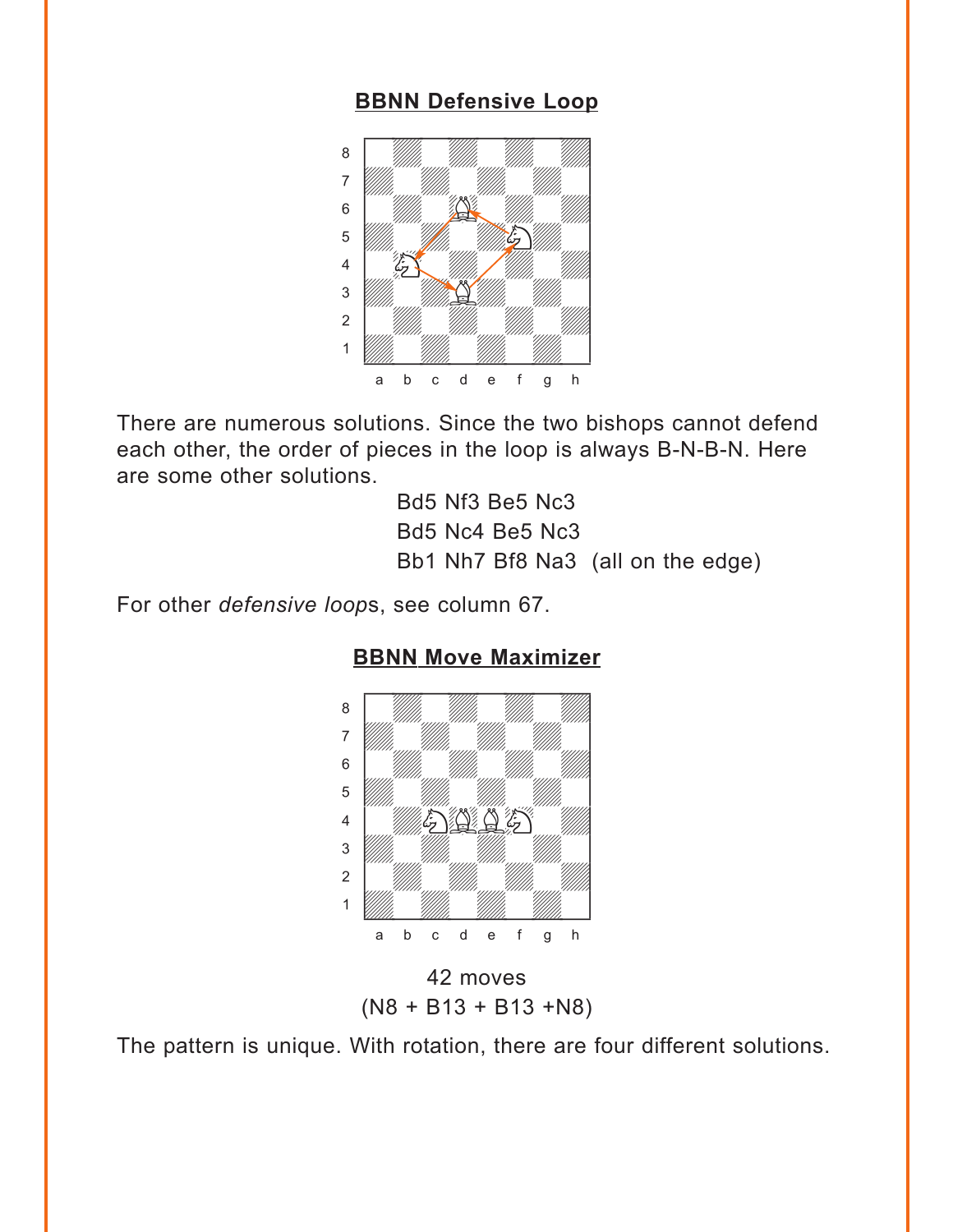#### **[BBNN Move Minimizer](#page-2-0)**

<span id="page-7-0"></span>

For more *maximizers* and *minimizers*, see columns 63 and 67.



#### **BBNN [Eight-Mover](#page-3-0)**

Each piece has eight moves.

The other two solutions: Bc3 Bc4 Ne6 Nf6 Bc3 Nc4 Be6 Nf6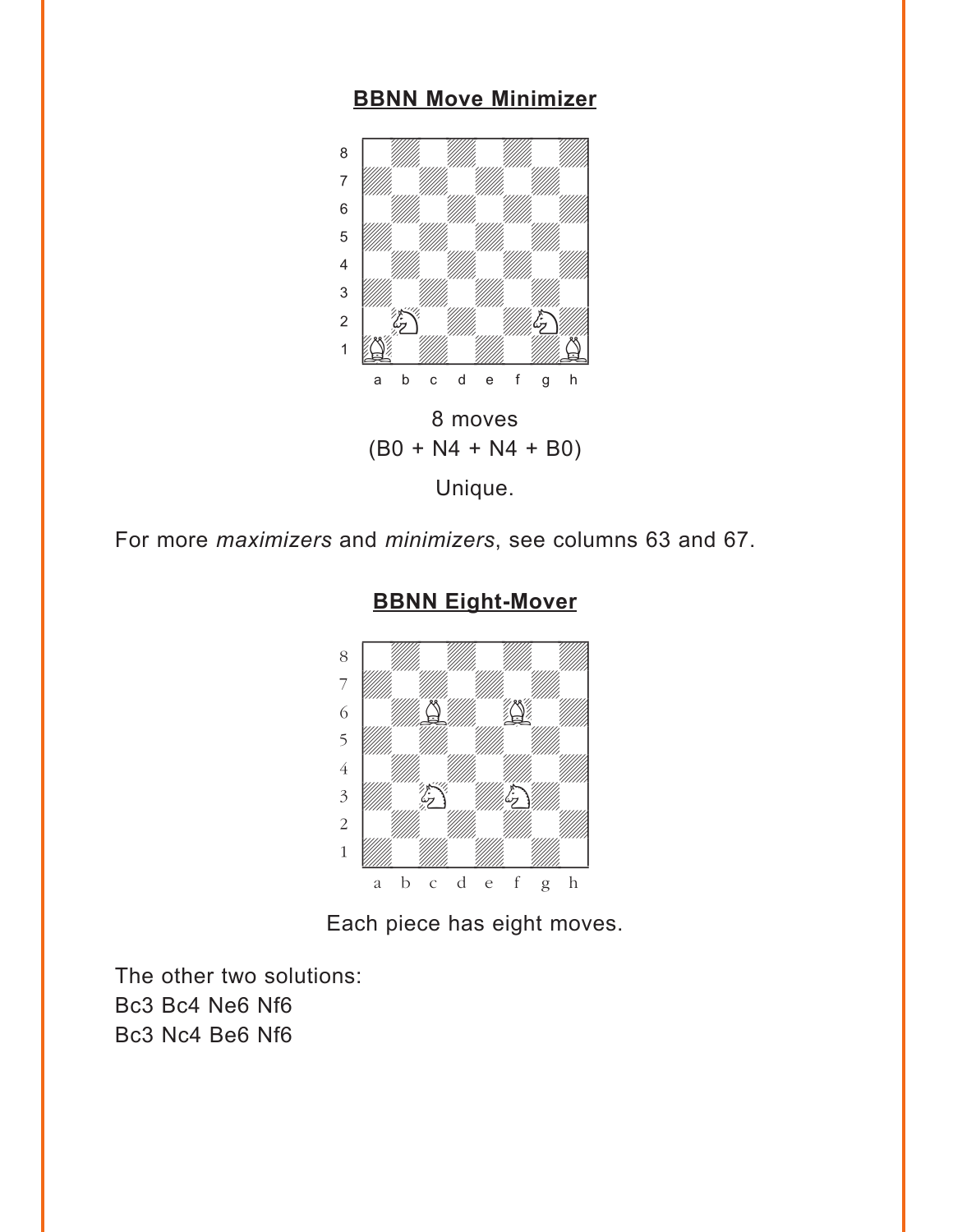### **[Construction Task 07](#page-3-0)**

**7a.** no discovered checks

<span id="page-8-0"></span>

6 mates in one (2N + 2B +0B +2N)





Index to *construction tasks*.

| 01. KQRRBBNN (no discovered checks)   |
|---------------------------------------|
| 02. KQRRBBNN (with discovered checks) |
| 03. KRBN                              |
| 04. KRRBBNN                           |
| 05. KQRBN                             |
| 06. KQ; KQQ, , KQQQQQQQQQ             |
| 05. KQRBN (same as column 37)         |
|                                       |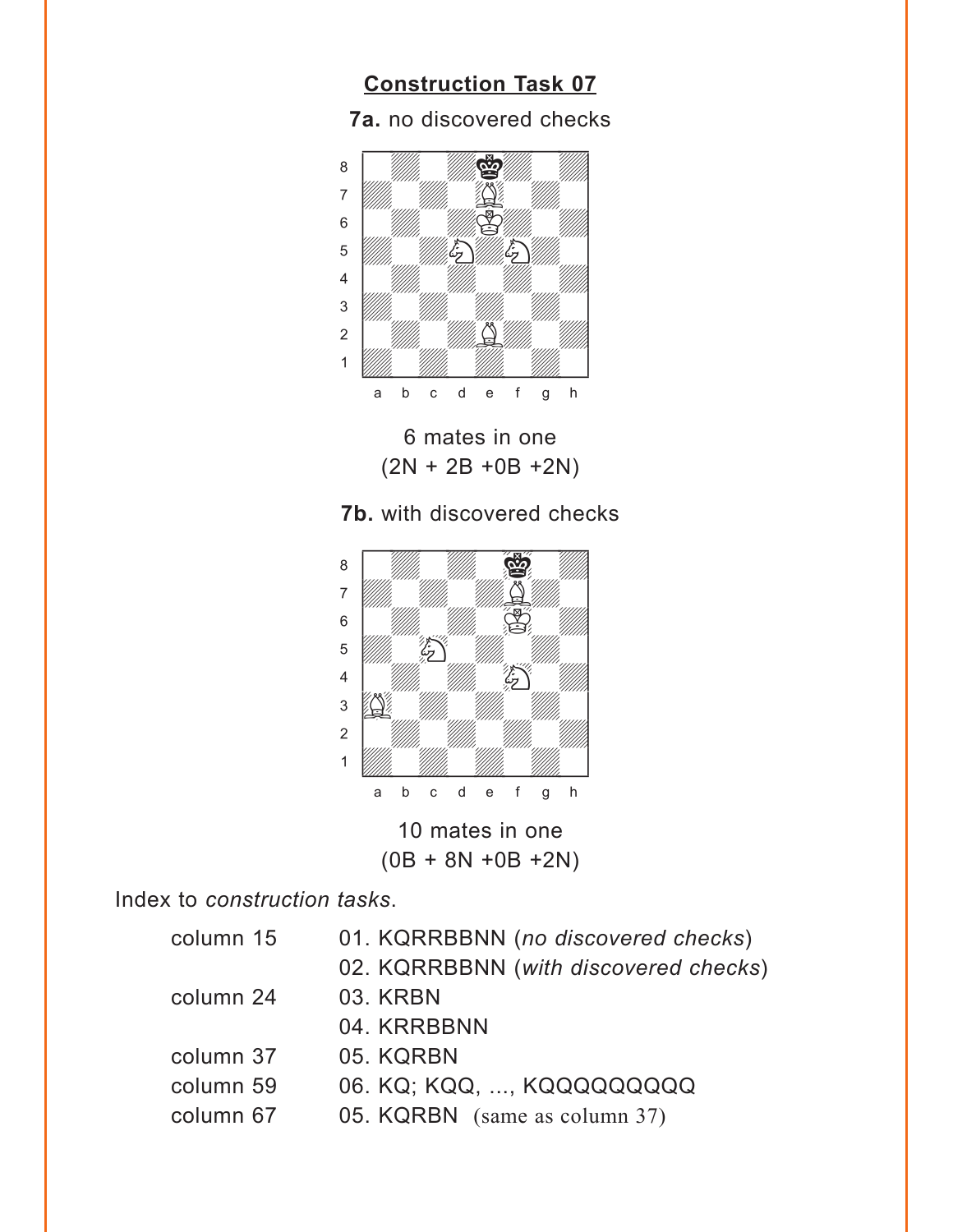#### **[Inverted Loyd 11](#page-4-0)**

<span id="page-9-0"></span>

1.Nbxc8#

There are many "incorrect solutions" with both white bishops on dark squares. For example, Bd2 Bf4 Nb6 Na7 (Bdxe3#).



**[Inverted Loyd 12](#page-4-0)**

Add Bb7 Bb8 Nb5 Nd6 1.Ba7#

"Incorrect solutions" with both white bishops on dark squares include Ba5 Bc7 Nb4 Nd6 (Bab6#).

For more *inverted loyds*, see column 68.

continued next page